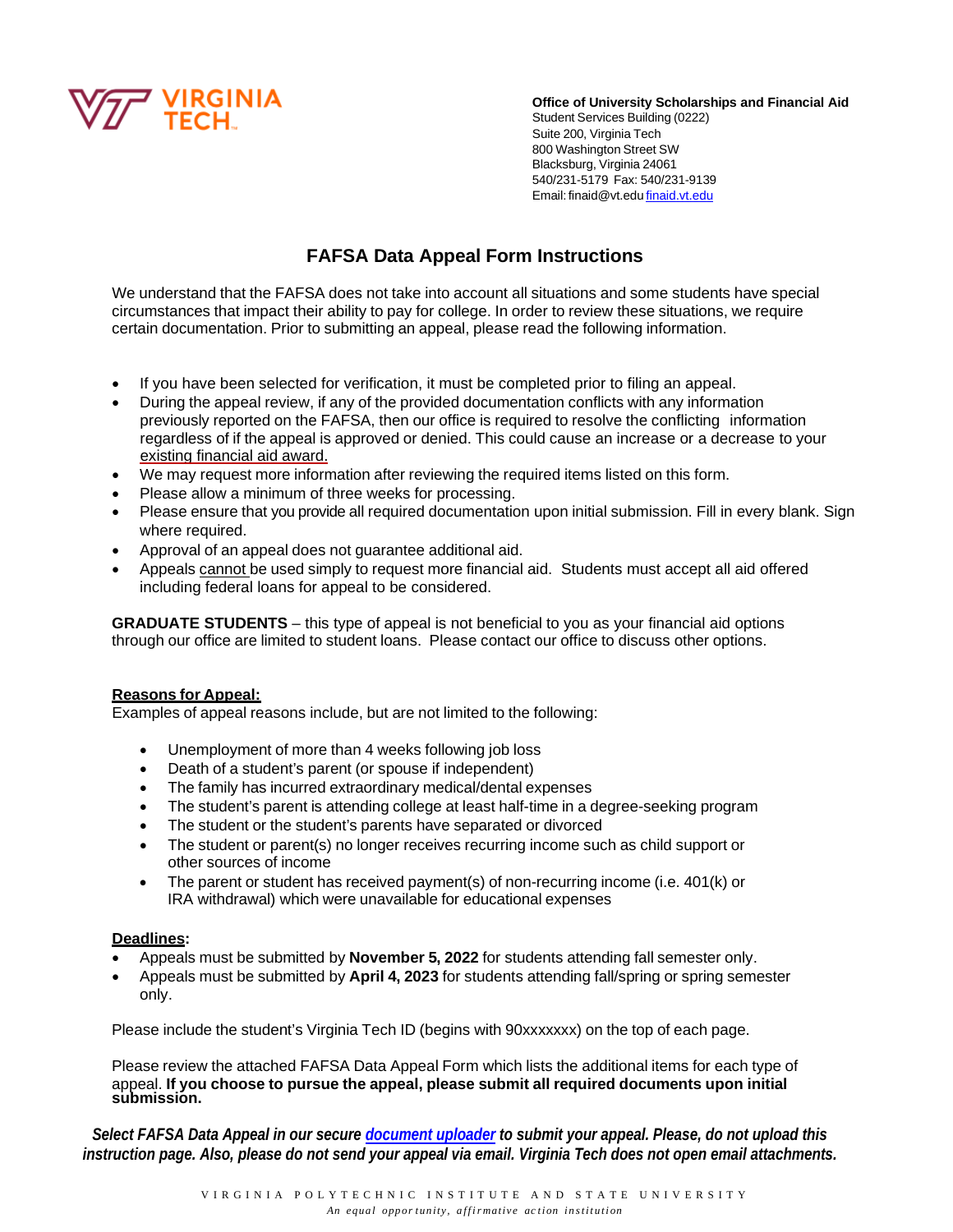

### **2022-2023 FAFSA Data Appeal Form**

| Student ID#:           |      |              | <b>Grad Date</b> |            |
|------------------------|------|--------------|------------------|------------|
|                        |      | Email        |                  | Month/Year |
| Student's              |      |              |                  |            |
| Full Legal Name:       |      |              |                  |            |
| (Please print clearly) | Last | <b>First</b> |                  |            |

#### **Deadlines:**

- Appeals must be submitted by **November 5, 2022** for students attending fall semester only.
- Appeals must be submitted by **April 4, 2023** for students attending fall/spring or spring semester only.

#### **Required**:

- FAFSA Data Appeal Form (this form), completed and signed by both student and parent, if student is dependent.
- Written statement of **student or parent** describing the appeal circumstances. Use box provided on this form or attach a signed separate document.
- □ Additional documentation listed below. You will find any forms or worksheets requested below [here.](https://finaid.vt.edu/forms.html)

| <b>CHECK</b> |    | <b>REASON FOR APPEAL</b>                                                                                                                                                                            | <b>REQUIRED DOCUMENTATION</b>                                                                                                                                                                                                                                                                                                                                                                                                                                                                                                                                                                 |  |  |
|--------------|----|-----------------------------------------------------------------------------------------------------------------------------------------------------------------------------------------------------|-----------------------------------------------------------------------------------------------------------------------------------------------------------------------------------------------------------------------------------------------------------------------------------------------------------------------------------------------------------------------------------------------------------------------------------------------------------------------------------------------------------------------------------------------------------------------------------------------|--|--|
|              | 1. | Significant reduction in student<br>or parent(s) income.<br>*Please note that the earliest<br>we will consider an appeal due<br>to unemployment will be 4<br>weeks from the date of<br>termination. | Significant loss of income due to termination or change in<br>employment<br>□<br>Copy of separation notice, showing last day worked.<br>❏<br>Final pay stub and documentation of severance pay (if applicable).<br>Documentation of unemployment benefits (if applicable) or let us<br>$\Box$<br>know if you were not eligible or chose not to receive it.<br>Copy of signed 2021 tax return (preferred) OR written statement of<br>$\Box$<br>estimated earnings and non-taxable income for 2022.<br>Significant reduction in income                                                          |  |  |
|              |    |                                                                                                                                                                                                     | Copy of last pay stub prior to income reduction.<br>$\Box$<br>Copy of most recent pay stub showing reduced earnings.<br>$\Box$<br>Copy of signed 2021 tax return (preferred) OR written statement of<br>$\Box$<br>estimated earnings and non-taxable income for 2022.                                                                                                                                                                                                                                                                                                                         |  |  |
|              | 2. | The student's or the student's<br>parents' separation or<br>divorced.                                                                                                                               | <b>Dependent Student</b><br>Letters from both parents stating the date of separation and<br>$\Box$<br>identifying the parent with whom the student will reside with<br>for the majority of the year. The parent with whom the<br>student will not reside with for the majority of the year should<br>state how much support (if any) will be given monthly to the<br>custodial parent for all family members.<br>Copies of a utility bill, etc. from each parent supporting<br>$\Box$<br>separate physical addresses.<br>Complete Marital Status/Tax Filing Worksheet for Parent(s)<br>$\Box$ |  |  |
|              |    |                                                                                                                                                                                                     | <b>Independent Student</b><br>Letters from both student and spouse. The letters should<br>$\Box$<br>list any dependents and include the amount of support<br>payments (if any) provided to the student or dependents.<br>Complete Marital Status/Tax Filing Worksheet for<br>$\Box$<br>Students.                                                                                                                                                                                                                                                                                              |  |  |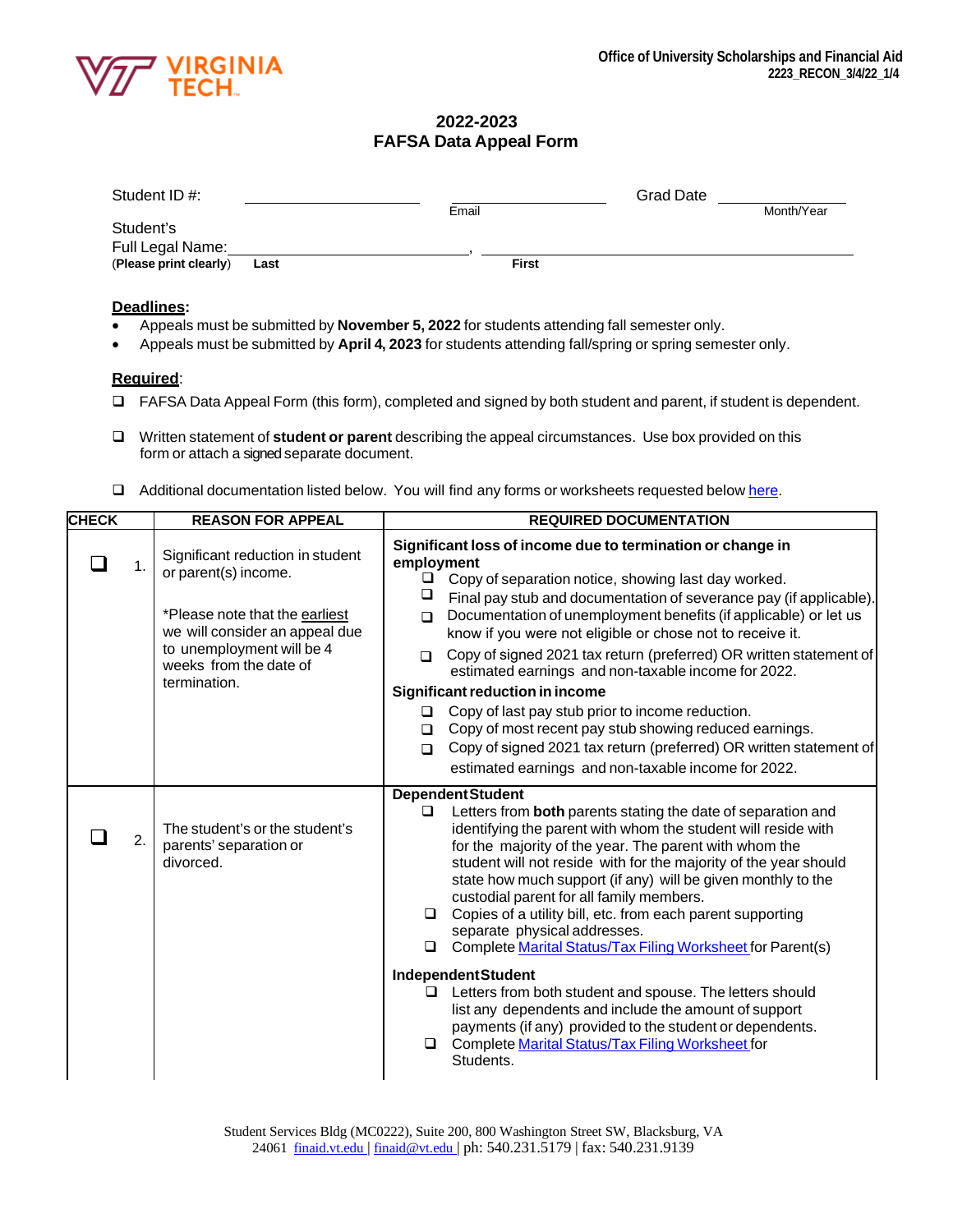| <b>CHECK</b>                                                                                                                                                               |    | <b>REASON FOR APPEAL</b>                                                                                                                                                             | <b>REQUIRED DOCUMENTATION</b>                                                                                                                                                                                                                                                                                                                                                                                                                                                                       |
|----------------------------------------------------------------------------------------------------------------------------------------------------------------------------|----|--------------------------------------------------------------------------------------------------------------------------------------------------------------------------------------|-----------------------------------------------------------------------------------------------------------------------------------------------------------------------------------------------------------------------------------------------------------------------------------------------------------------------------------------------------------------------------------------------------------------------------------------------------------------------------------------------------|
|                                                                                                                                                                            | 3. | Death of student's parent or<br>spouse since completion of<br><b>FAFSA</b>                                                                                                           | $\Box$ Copy of the parent's or spouse's death certificate<br>□ Complete Marital Status/Tax Filing Worksheet (for parents or<br>student/spouse as applicable)                                                                                                                                                                                                                                                                                                                                        |
| Parent or student received<br>payment(s) of non-recurring<br>include 401(k) or IRA early withdrawal, etc.<br>income that is not available for<br>4.<br>educationalexpenses |    | $\square$ Documentation of fund amount and the source of the funding<br>$\square$ Documentation of how funds were spent or obligated, examples may                                   |                                                                                                                                                                                                                                                                                                                                                                                                                                                                                                     |
|                                                                                                                                                                            | 5. | Extraordinary family<br>medical/dental expenses<br>not covered or reimbursed<br>by insurance<br>Paid expenses only can be<br>appealed for one calendar<br>year, either 2020 or 2021. | For 2020 expenses: submit a 2020 IRS 1040 Schedule A if you<br>itemized medical expenses. If you did not itemize, submit proof<br>of medical expenses paid in 2020.<br>□ For 2021 expenses: submit a signed 2021 IRS 1040 Schedule A. If<br>that has not yet been filed or if you will not itemize, submit proof of<br>medical expenses paid in 2021.<br>Insurance Explanation of Benefits (EOB) is not acceptable documentation.<br>Please do not send cancelled checks or credit card statements. |
|                                                                                                                                                                            | 6. | The student's parent(s)<br>attends college at least<br>half-time in a degree<br>seeking program                                                                                      | $\square$ Documentation of parent's enrollment including credits for the<br>2022-2023 academic year.<br>□ Documentation of parent enrollment in a degree-seeking program.<br>$\square$ Documentation of any cost reimbursement (by employer for example) or<br>signed statement that it will not be reimbursed.                                                                                                                                                                                     |
|                                                                                                                                                                            | 7. | The student or parent(s) no<br>longer receives recurring income<br>such as child support, taxable<br>social security, alimony, or other<br>sources of income                         | $\Box$ Termination of recurring income: documentation of the monthly<br>benefit amount received and date of benefit termination.<br>$\Box$ Reduction of recurring income: documentation of both original benefit<br>amount, date of reduction, and reduced benefit amount.                                                                                                                                                                                                                          |

| Asset Information (as of the date you filed the FAFSA)            | <b>Parent Amount</b><br>(whole dollars only) | <b>Student Amount</b><br>(whole dollars only) |  |
|-------------------------------------------------------------------|----------------------------------------------|-----------------------------------------------|--|
| Balance of Cash, Savings, and Checking                            |                                              |                                               |  |
| Net worth of Investments (Value minus $debt = current$ net worth) |                                              |                                               |  |
| Net worth of Business and/or Farm (Value minus debt = current net |                                              |                                               |  |
| worth)                                                            |                                              |                                               |  |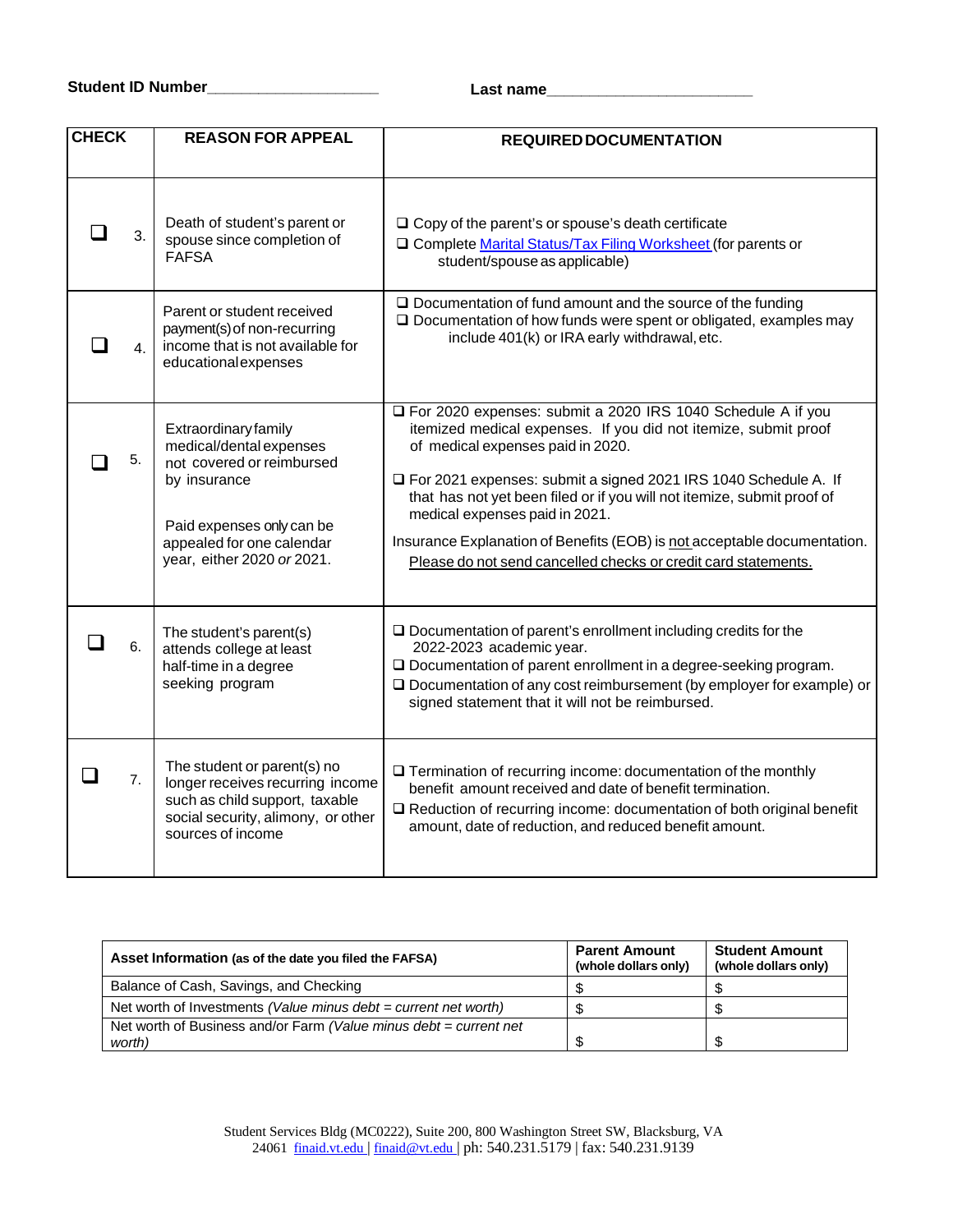**Statement describing the reason for appeal request**

- Allow at least **three weeks** after submitting all requested documents for your appeal results.
- Any additional aid received from this one-time appeal is only for this year. It will not be a recurring award.

If I purposely give false or misleading information, I may receive a fine, a prison sentence, or both. By signing this form, I certify that all information is complete and correct.

| <b>Student's Signature</b>            | <b>Date</b> |  |
|---------------------------------------|-------------|--|
| Electronic signatures are not allowed |             |  |
|                                       |             |  |
|                                       |             |  |
| <b>Parent's Signature</b>             | <b>Date</b> |  |
| Dependent students only               |             |  |